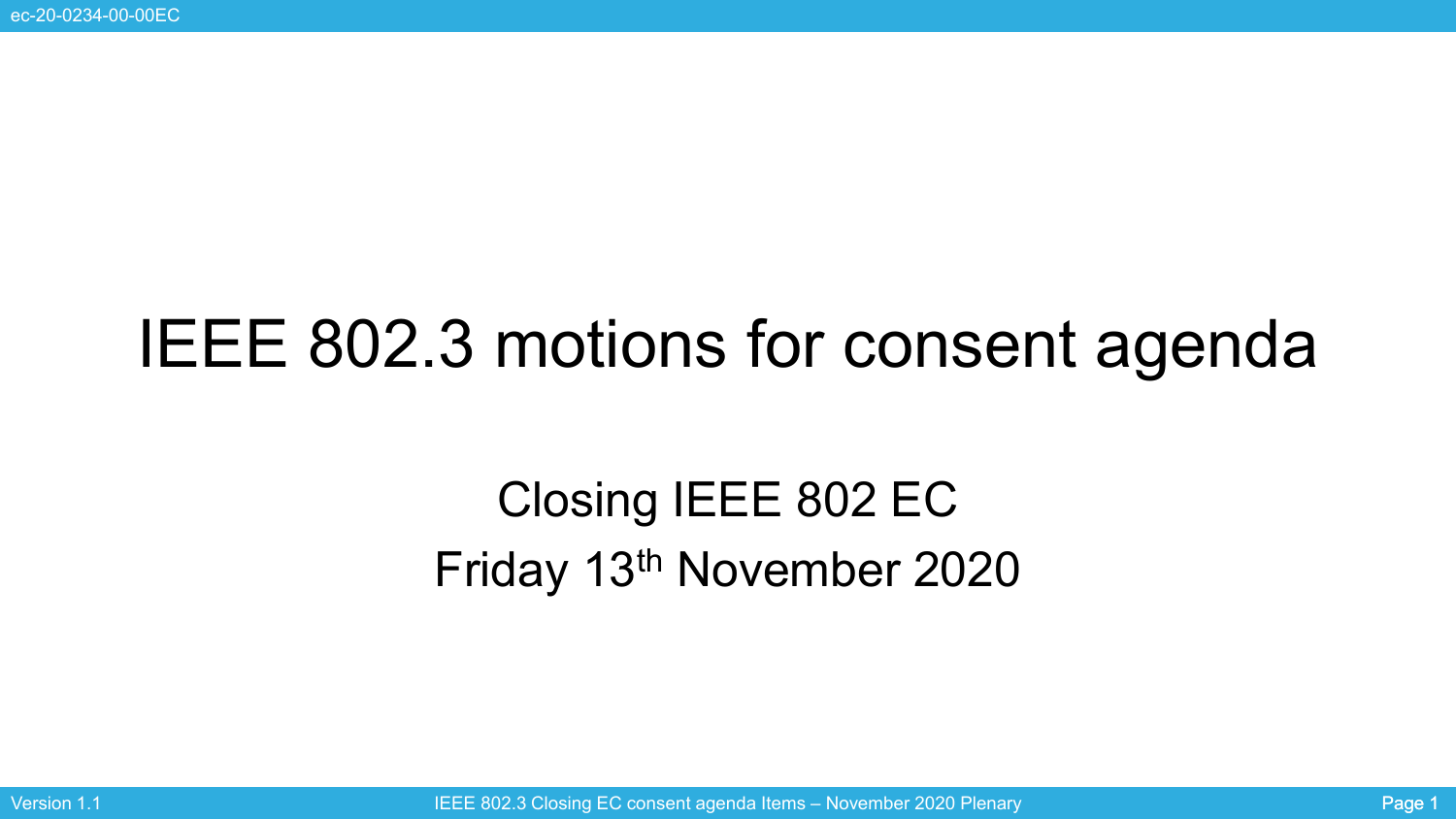# \*ME 5.022: IEEE P802.3cv (Maintenance #15) to Standards Association ballot

Version 1.1 **IEGE 802.3 Closing EC consent agenda Items – November 2020 Plenary Page 2** Page 2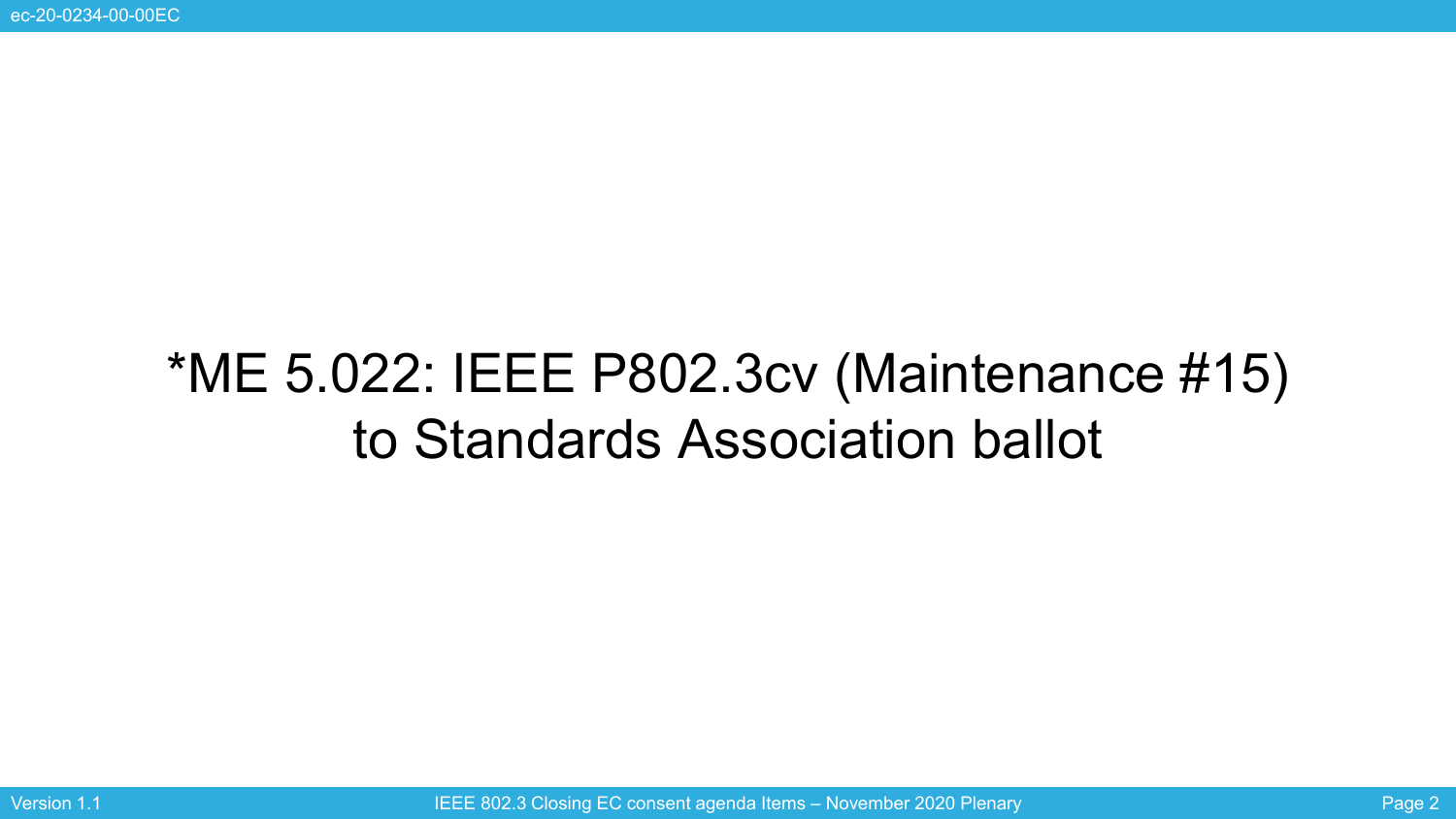### IEEE P802.3cv Power over Ethernet (Maintenance #15) to Standards Association ballot

#### Date the ballot closed

The 2<sup>nd</sup> Working Group recirculation ballot on IEEE P802.3cv draft D2.2 closed on 16<sup>th</sup> October 2020 at 23:59 AoE

Vote tally

|                         | Initial<br>Draft D <sub>2.0</sub> |               |               | 1 <sup>st</sup> Recirculation<br>Draft D2.1 |                |               | 2 <sup>nd</sup> Recirculation<br>Draft D2.2 |               |               | Req           |
|-------------------------|-----------------------------------|---------------|---------------|---------------------------------------------|----------------|---------------|---------------------------------------------|---------------|---------------|---------------|
|                         | #                                 | $\frac{0}{0}$ | <b>Status</b> | #                                           | $\frac{0}{0}$  | <b>Status</b> | #                                           | $\frac{0}{0}$ | <b>Status</b> | $\frac{0}{0}$ |
| Abstain                 | 17                                | 13            | <b>PASS</b>   | 18                                          | 14             | <b>PASS</b>   | 19                                          | 12            | <b>PASS</b>   | $<$ 30        |
| Dis with comment        | 3                                 | -             |               |                                             |                |               | $\theta$                                    |               |               |               |
| Dis w/o comment         | $\theta$                          | $\equiv$      |               | 0                                           |                |               | $\theta$                                    |               |               |               |
| Approve                 | 104                               | 97            | <b>PASS</b>   | 109                                         | 99             | <b>PASS</b>   | 129                                         | 100           | <b>PASS</b>   | $\geq$ 75     |
| <b>Ballots returned</b> | 124                               | 64            | <b>PASS</b>   | 128                                         | 67             | <b>PASS</b>   | 148                                         | 77            | <b>PASS</b>   | > 50          |
| <b>Voters</b>           | 191                               | -             |               | 191                                         | $\blacksquare$ |               | 191                                         | -             |               |               |
| Comments                | 51                                |               |               |                                             |                |               | $\theta$                                    |               |               |               |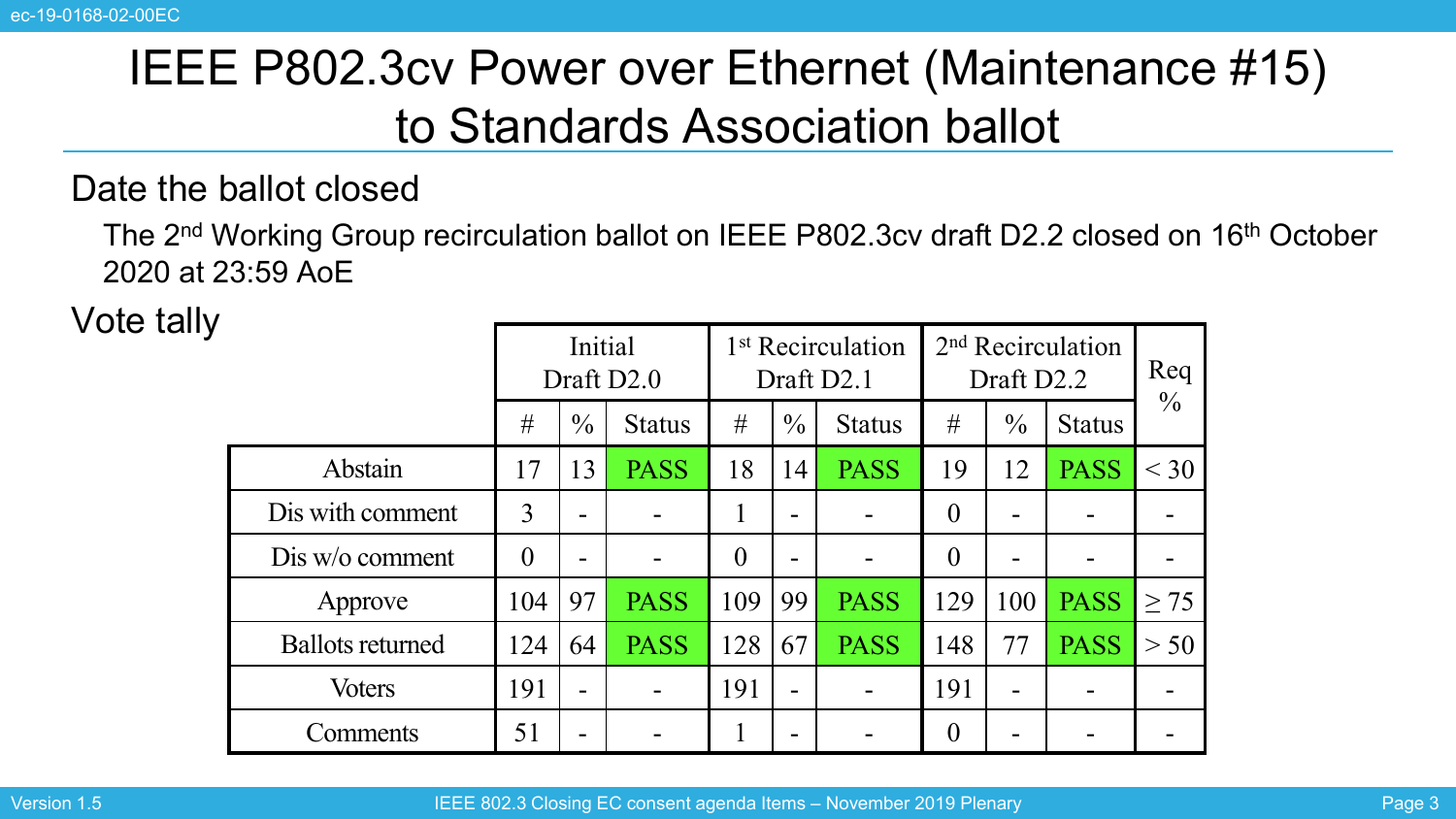#### IEEE P802.3cv Power over Ethernet (Maintenance #15) to Standards Association ballot

Comments that support the remaining disapprove votes and WG responses None (100 % approval)

Changes to draft prior to Standards Association Ballot

Change the draft number to 3.0

Change the front matter to reference that the draft is for Standards Association ballot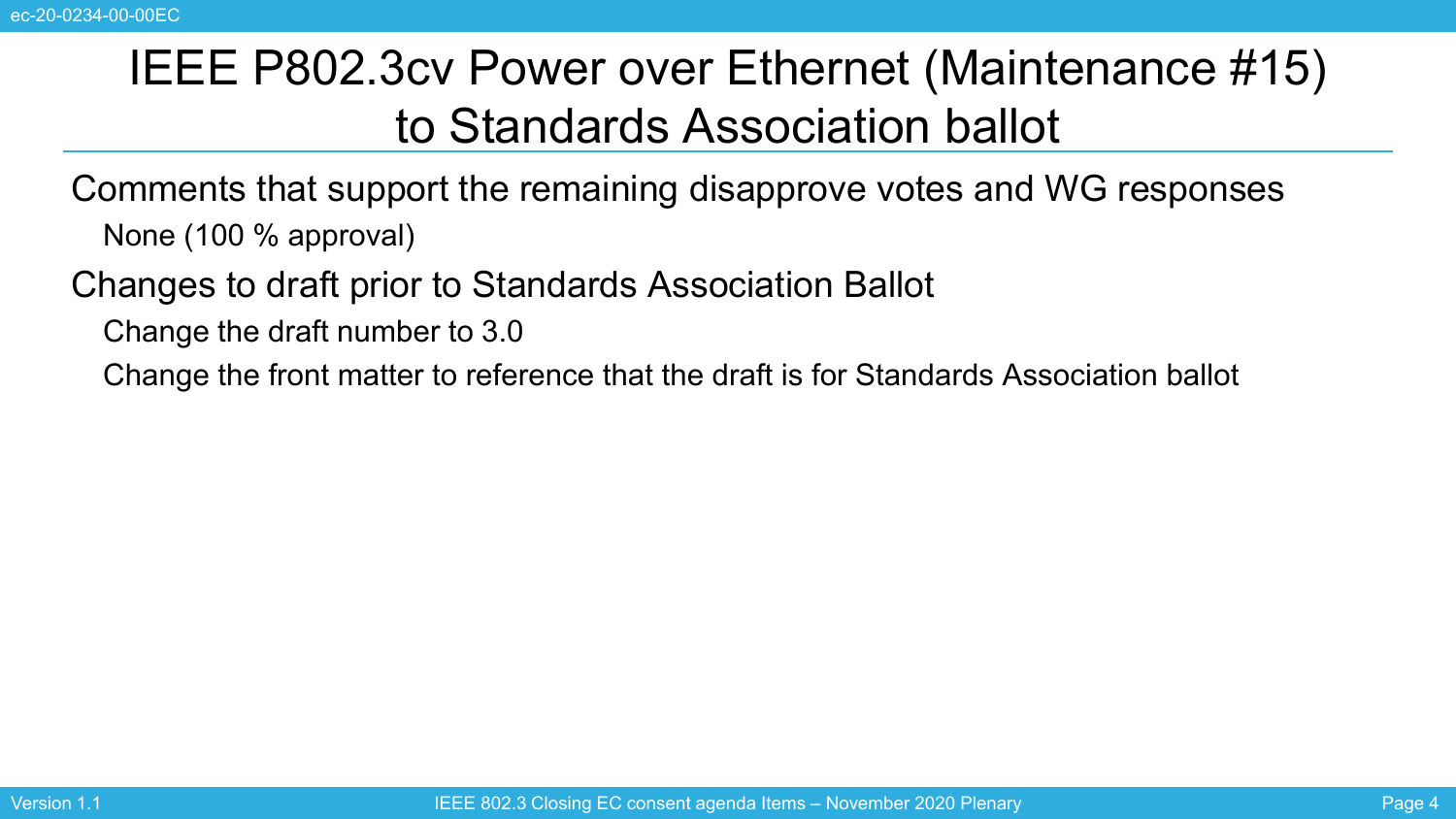### IEEE P802.3cv Power over Ethernet (Maintenance #15) to Standards Association ballot

**Motion** 

Approve sending IEEE P802.3cv Power over Ethernet (Maintenance #15) to Standards Association ballot.

M: Law S: D'Ambrosia Y: ??, N: ??, A: ??

Working Group vote Y: 125, N: 0, A: 8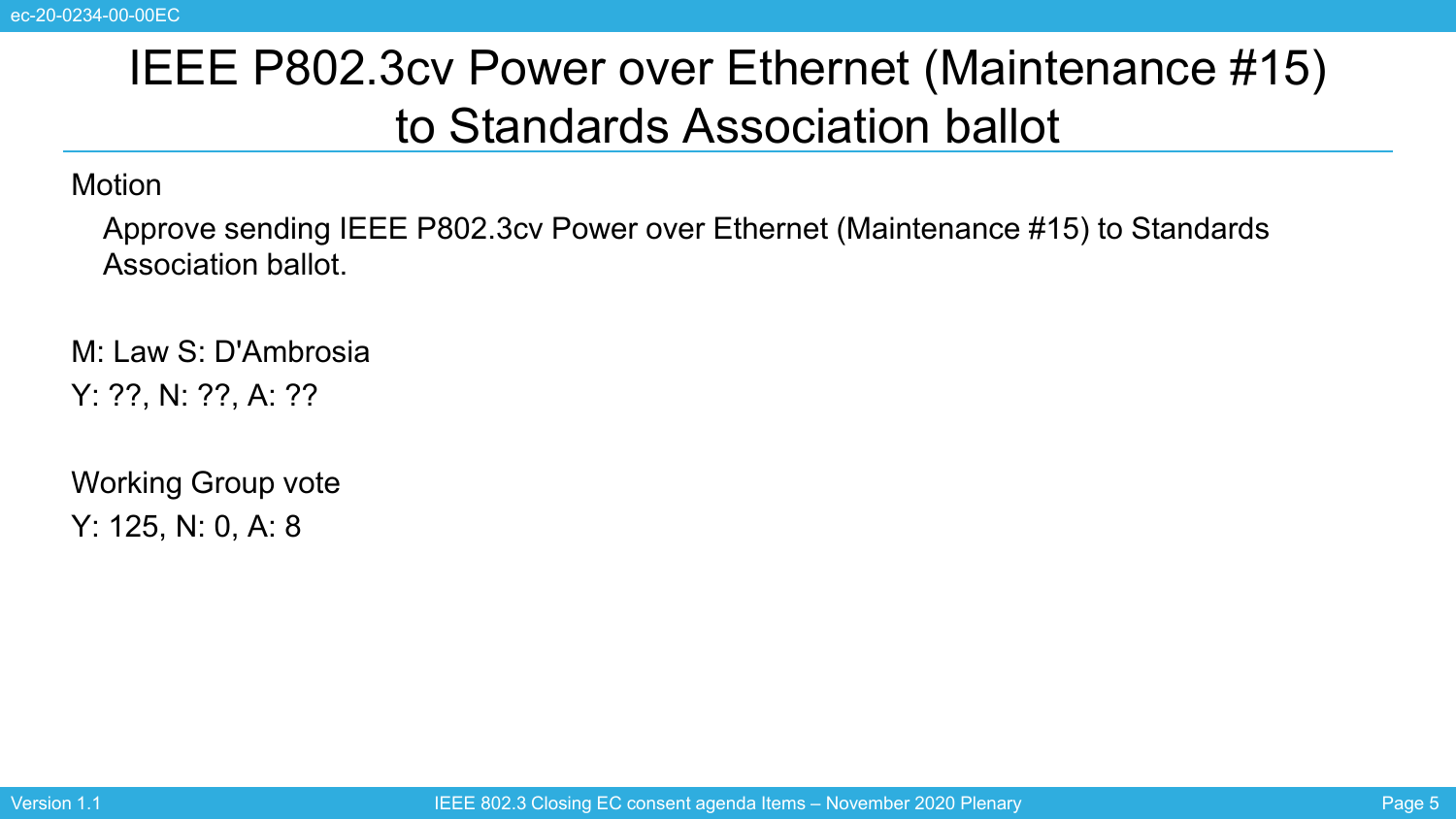# \*ME 7.061: Reply to FDIS ballot comments on ISO/IEC JTC1/SC6 adoption of IEEE Std 802.3-2018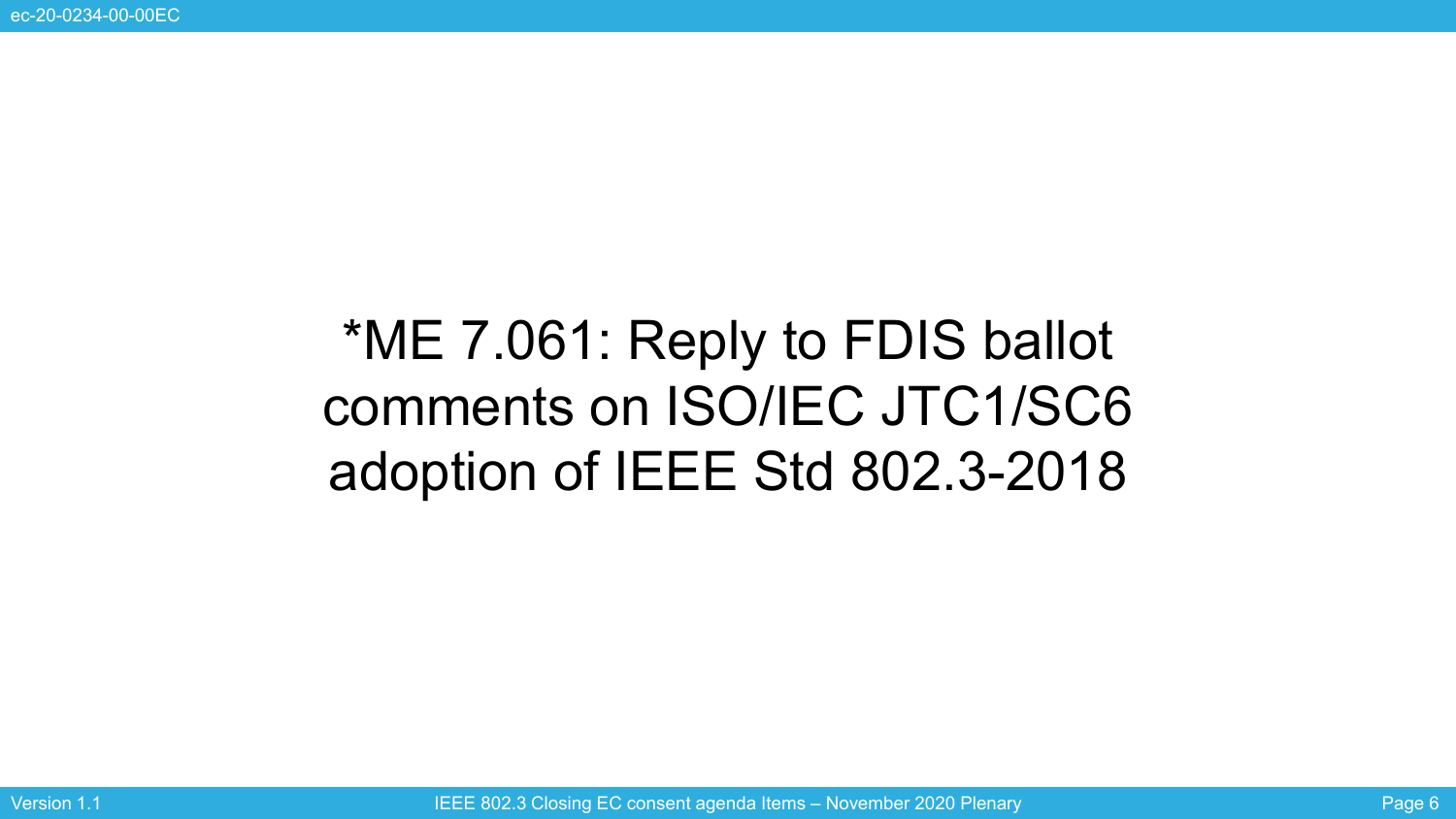### Reply to FDIS ballot comments on ISO/IEC JTC1/SC6 adoption of IEEE Std 802.3-2018

#### **Motion**

Approve the liaison letter from the IEEE 802.3 working group to ISO/IEC JTC1 SC6 in respect to the FDIS ballot comments on the ISO/IEC JTC1/SC6 adoption of IEEE Std 802.3-2018 at the URL <https://mentor.ieee.org/802-ec/dcn/20/ec-20-0230-00-00EC-reply-to-fdis-ballot-comments-onieee-std-802-3-2018.pdf> granting the IEEE 802.3 Chair (or his delegate) editorial license

M: Law S: D'Ambrosia Y: ??, N: ??, A: ??

Working Group vote Y: 115, N: 1, A: 3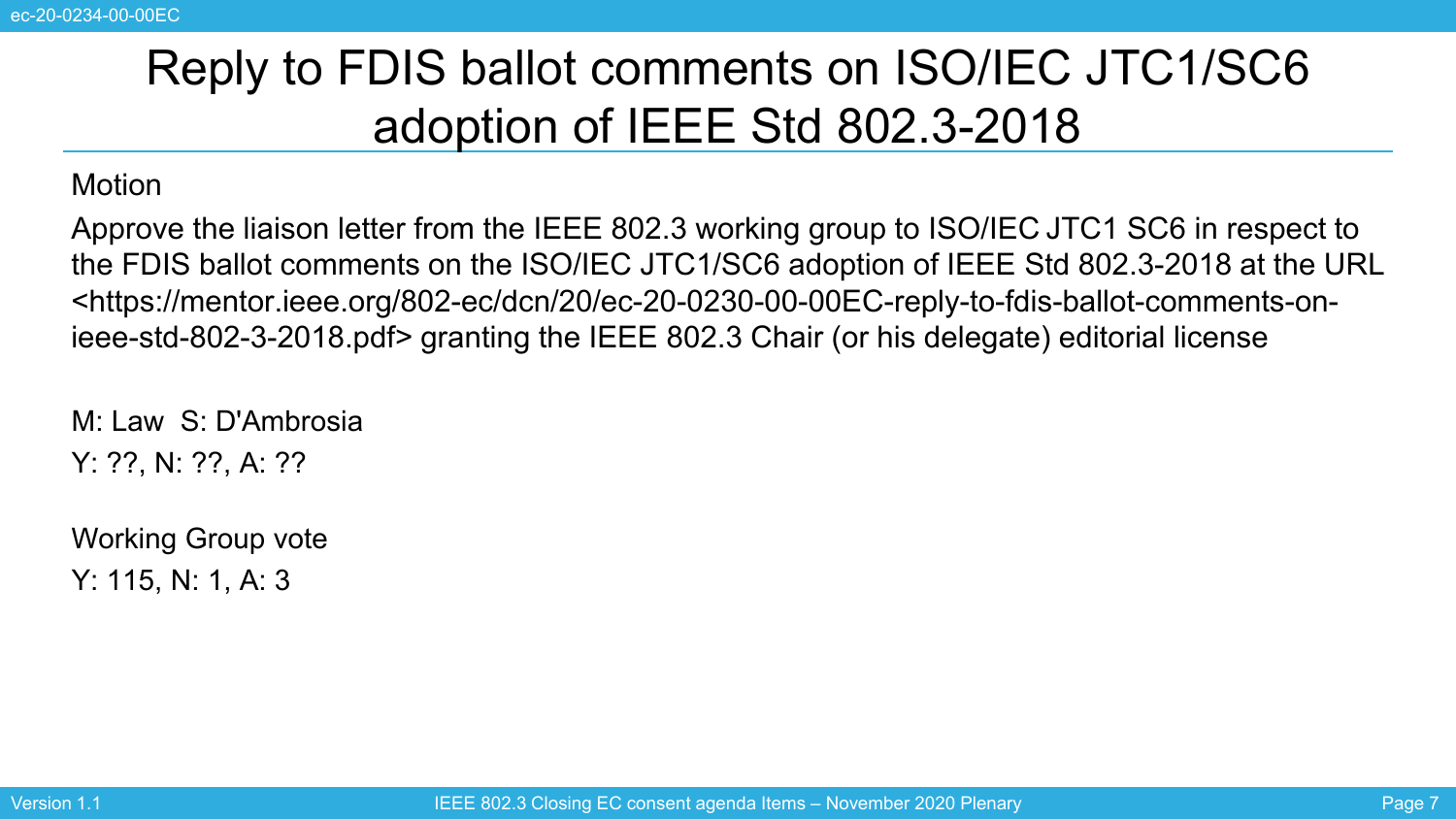# \*ME 7.062 IEEE 802.3 Beyond 400 Gb/s Ethernet Study Group Press release

Version 1.1 **IEGE 802.3 Closing EC consent agenda Items – November 2020 Plenary Page 8** Page 8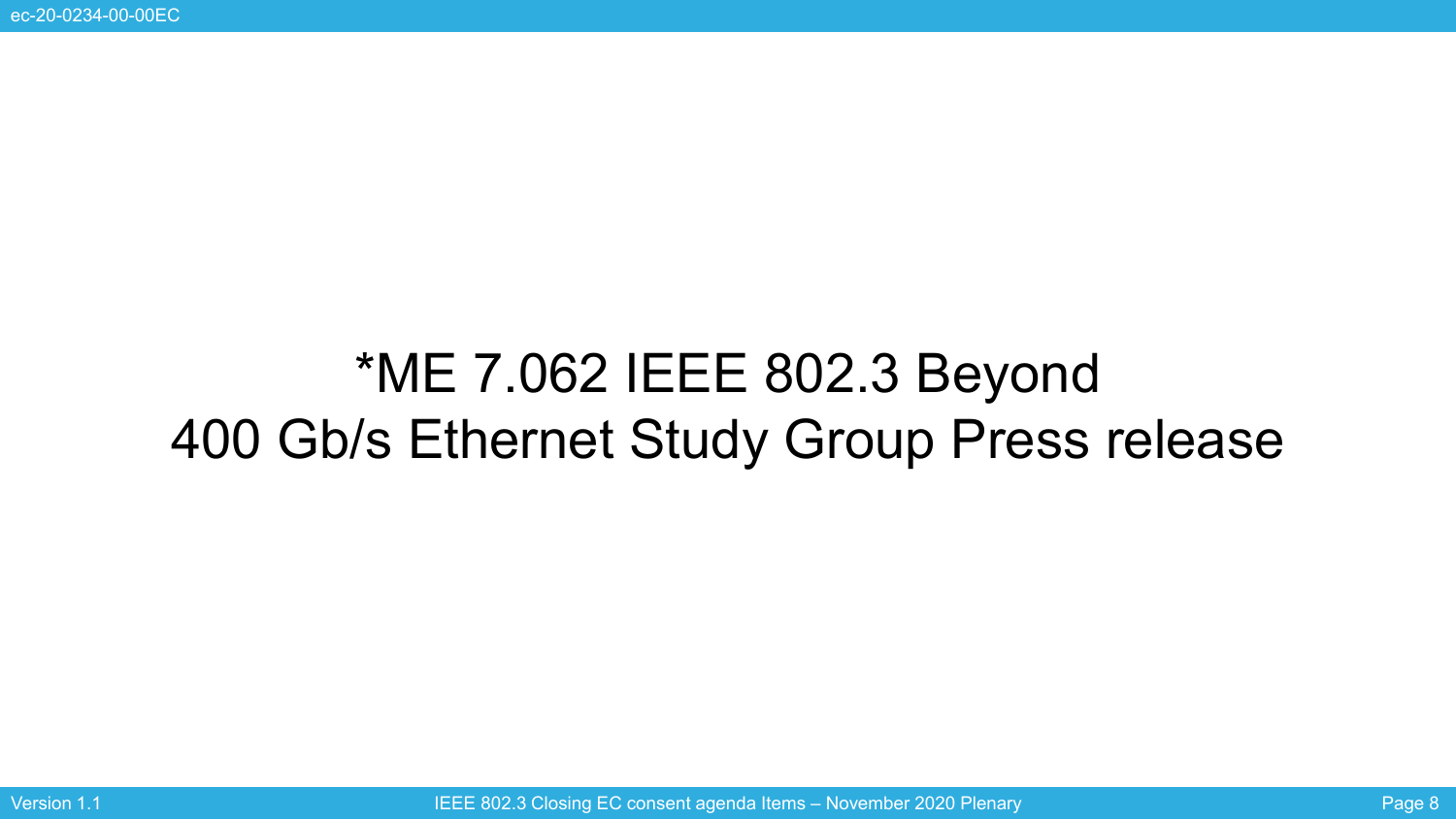#### IEEE 802.3 Beyond 400 Gb/s Ethernet Study Group Press release

#### **Motion**

The EC supports the 'IEEE 802.3 Beyond 400 Gb/s Ethernet Study Group Press release' at the URL <https://mentor.ieee.org/802-ec/dcn/20/ec-20-0223-00-00EC-ieee-802-3-beyond-400gb-sethernet-study-group-press-release.pdf>, to be published with editorial changes as deemed necessary, contingent upon the approval of the formation of the IEEE 802.3 Beyond 400 Gb/s Ethernet Study Group

M: Law S: D'Ambrosia Y: ??, N: ??, A: ??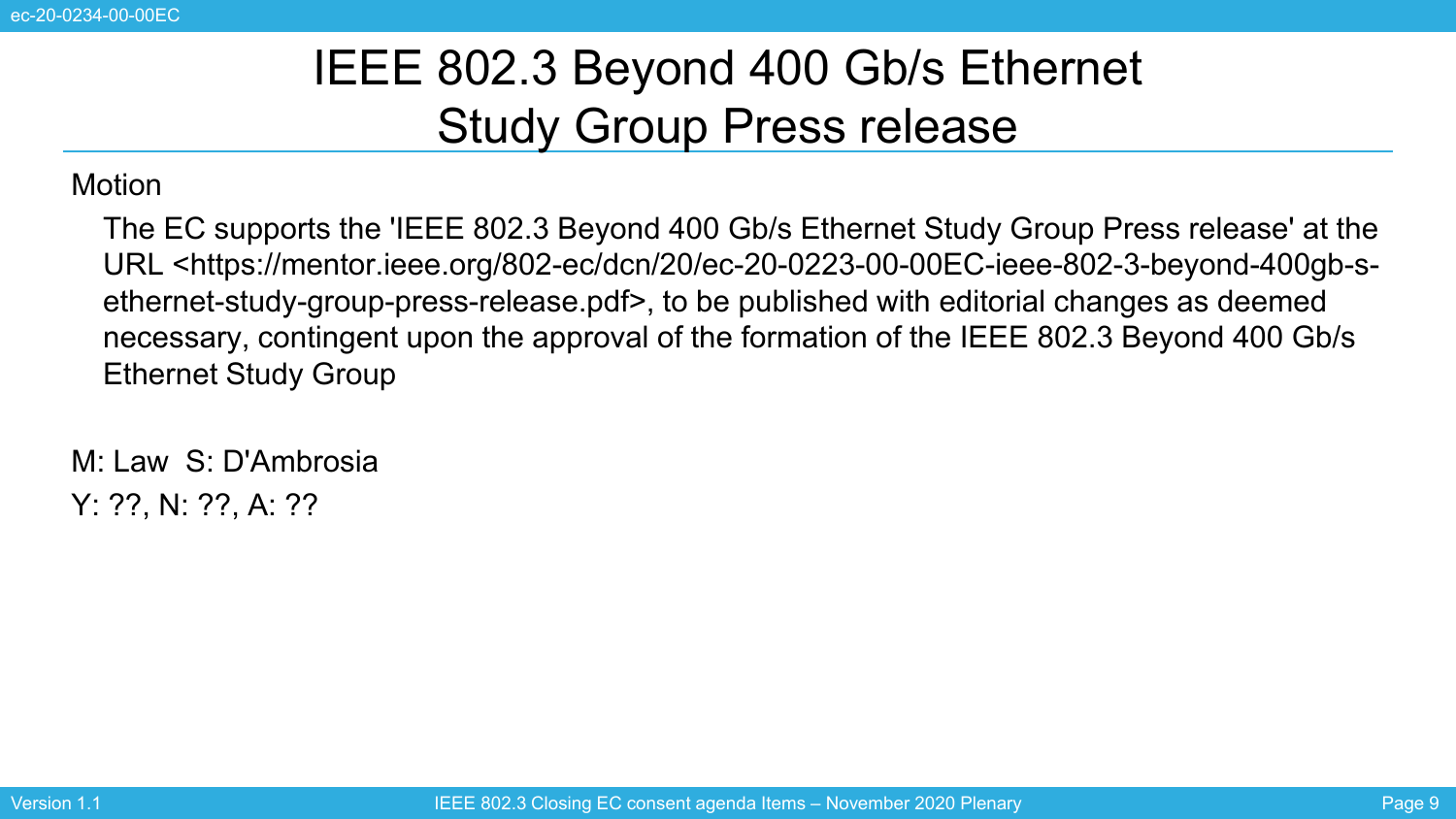# \*ME 7.063: IEEE 802.3 drafts to ISO/IEC JTC1/SC6 for information

Version 1.1 **IEGE 802.3 Closing EC consent agenda Items – November 2020 Plenary** Page 10